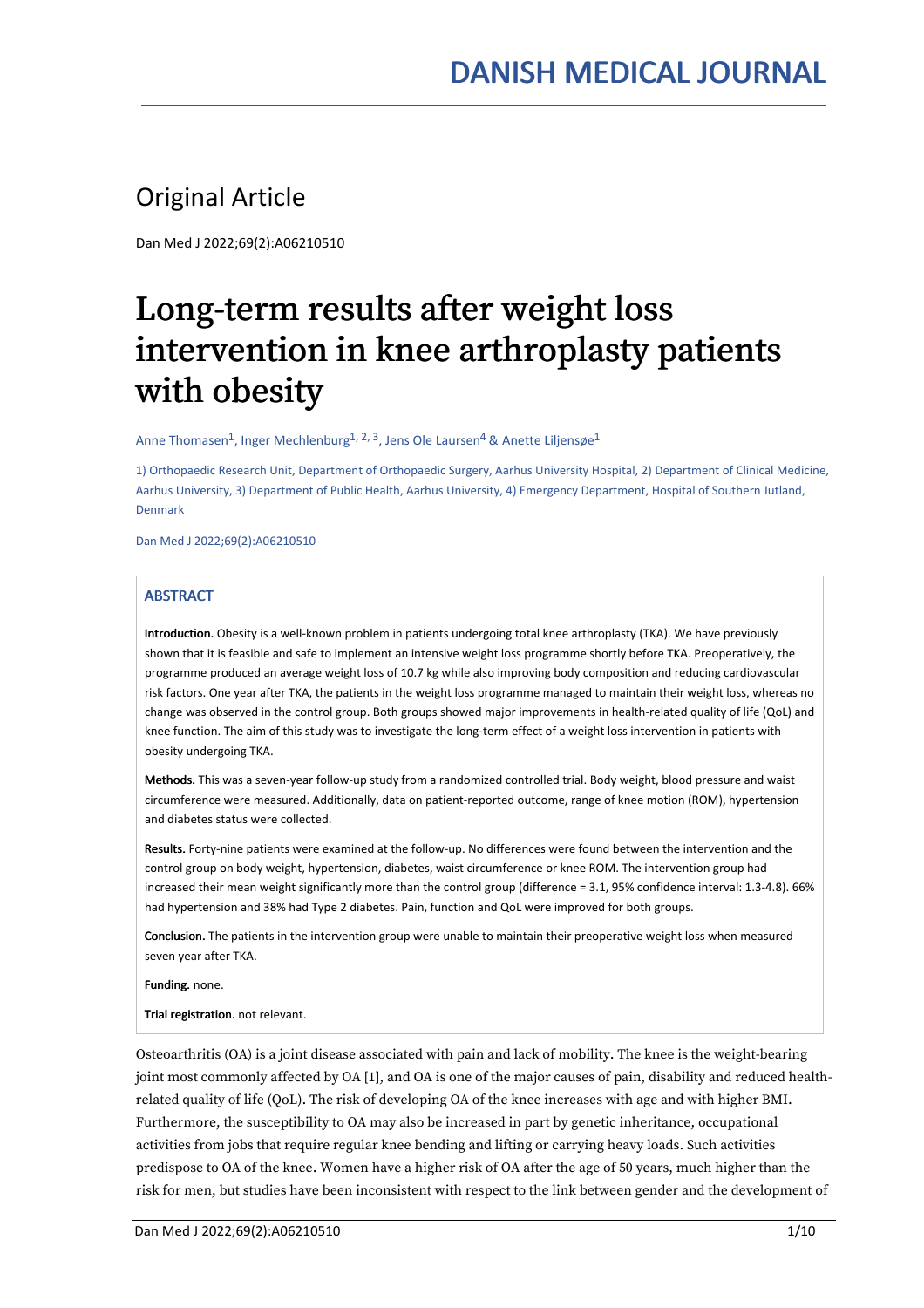OA [1-4]. Obesity is a well-documented risk factor and predictor for the development of OA due to chronic joint load, altered body composition and subacute inflammation [3, 5, 6]. Globally, obesity is a growing health problem [3]. Obesity is also an increasing problem in patients after total knee arthroplasty (TKA), and studies have shown that obesity is associated with poor knee function and QoL [2, 7, 8]. Weight loss may be beneficial in the treatment of OA of the knee and has been linked to an improved patient-reported outcome (PRO) on knee pain, function, range of motion (ROM) and QoL [5, 7]. Weight loss is a symptomatic treatment of OA, but may be vital in postponing disease progression.

However, evidence of the role of obesity in the outcome after TKA is conflicting. Some studies have shown that obesity seems to have a negative effect on the outcome after TKA compared with people with a BMI < 30 kg/m<sup>2</sup> [2, 7, 8]. Other studies found no differences in pain, function and QoL between patients with or without obesity after TKA [9-11]. Moreover, knowledge is sparse about the long-term outcome of weight loss interventions before TKA. The aim of the present study was to investigate the long-term effect of weight loss intervention in TKA patients with obesity.

#### **METHODS**

#### Study design

This was a seven-year observational follow-up study of a randomized controlled trial (RCT) [12]. The RCT investigated whether a weight loss intervention before primary TKA would improve QoL, knee function, mobility and body composition one year after surgery. Patients with obesity scheduled for primary TKA due to OA of the knee were randomized to a control group receiving standard care or to an intervention group receiving an eight week low-energy diet before TKA. Changes in outcome of QoL, knee function, mobility and body composition from baseline to one year after TKA were compared between groups. The baseline in this study is the time of measurement immediately before TKA, when the patients in the intervention group have successfully finished an eight-week low-energy diet.

# Participants

Seventy-six patients with OA who had undergone TKA at the hospital of Southern Jutland in the period from August 2011 to April 2013 participated in the RCT. Patients were recruited from an outpatient clinic and were eligible for inclusion if they had a BMI >30 kg/m<sup>2</sup> and were motivated to participate in a weight loss intervention [12]. At the one-year follow-up, six patients had withdrawn from the study; five in the intervention group and one in the control group (Figure 1). In January 2020, data were available on 59 patients. Three patients had died. Thus, 56 patients were contacted by telephone by the primary investigator of this study. Forty-nine patients accepted to participate in the study. Among those, 47 accepted to participate in the clinical control conducted as a home visit by the primary investigator and another two accepted to complete the questionnaires.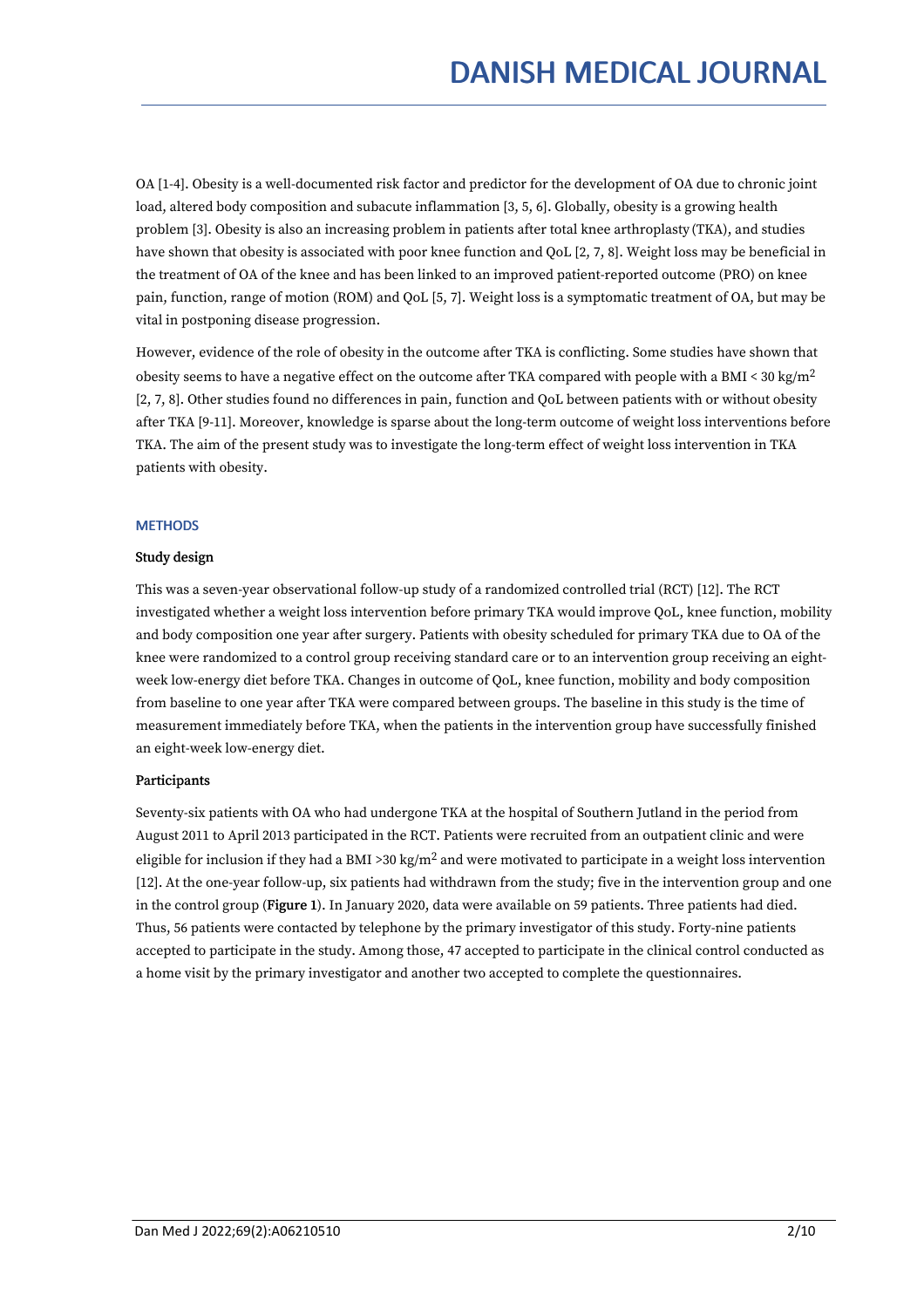# DANISH MEDICAL JOURNAL



# Intervention

Patients in the intervention group received a low-energy diet (810 kcal/day) with commercially available formula foods and received nutritional education by an experienced dietitian for eight-weeks preoperatively. The second phase of the intervention started immediately after TKA and ended one year post-operatively. The intervention is described in detail in Liljensøe et al. [12] .

### Clinical controls performed as home visits

Forty-seven clinical controls performed as home visits and one phone interview were conducted in the course of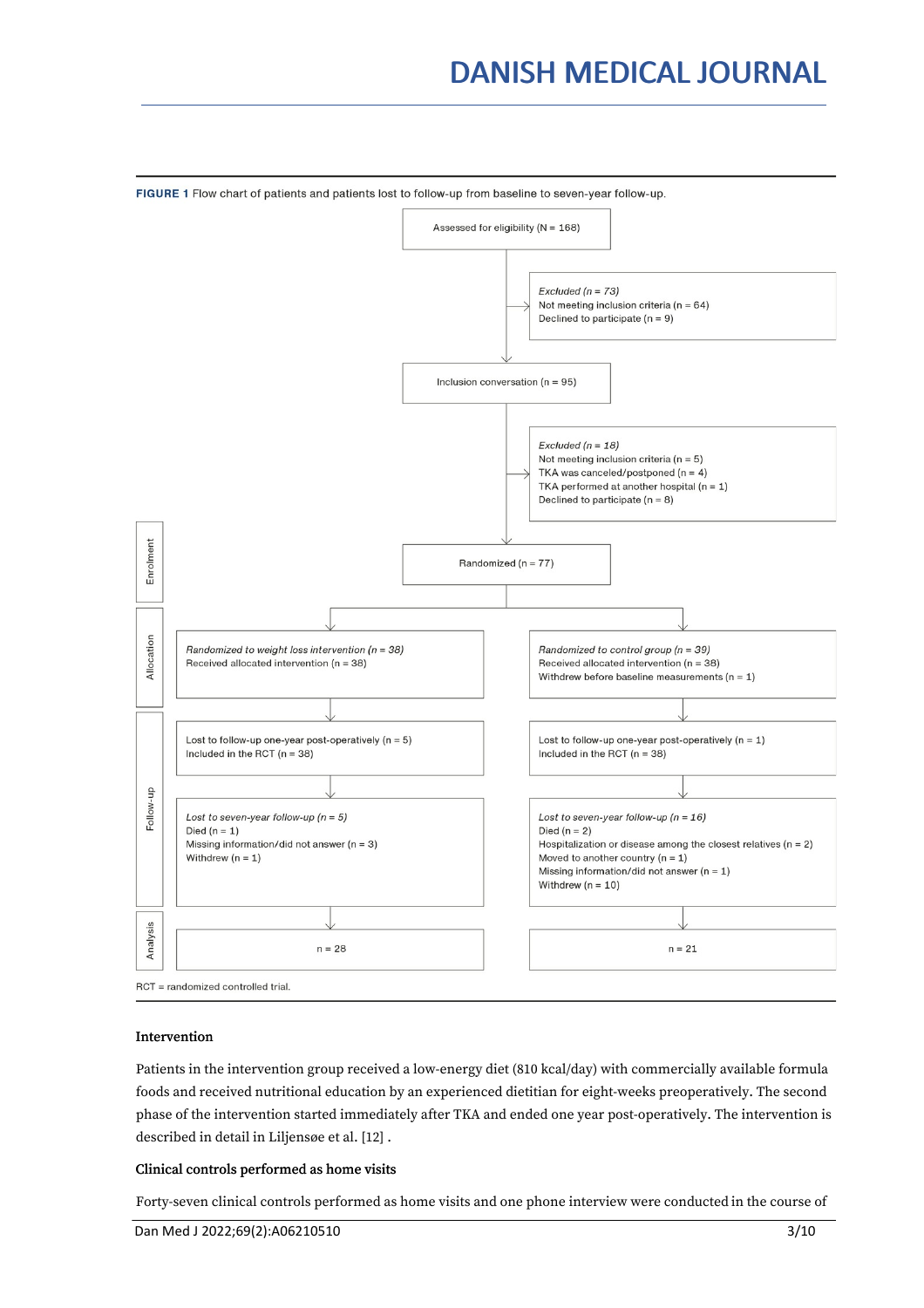five days in late January and early February 2020. The visits lasted 20-60 minutes. One patient participated in the clinical control by telephone. Thus, clinical data were available for 47 patients who had participated the clinical controls.

# Measurement and procedures

#### Clinical measures

At the clinical controls, the primary investigator measured the patients' body weight (Sandstroem, Denmark); blood pressure, using a digital sphygmomanometer (UA-852) on the patient's right arm; and abdominal waist circumference in centimetres, using a measuring tape (150 cm). The recommended upper limit for waist circumference in men is less than 94 cm and in women less than 80 cm. A waist circumference in men exceeding than 94 cm indicates a health risk and if larger than 102 cm an even greater risk. The same applies to women with a waist circumference exceeding 80 cm and 88 cm [13]. The patients' height was measured in the RCT [12].

#### Patient-reported outcome measures

The Knee Injury and Osteoarthritis Outcome Score (KOOS) [14] consists of 42 questions distributed on five subscales: pain, other symptoms, function in daily living, function in sport and recreation and knee-related QoL. Zero represents extreme problems and 100 represents no knee problems [14]. The Copenhagen Knee Range of Motion Scale (CKRS) is a method to measure and evaluate passive knee ROM [15]. Previously, the evaluation of passive knee ROM was a procedure performed by health professionals with a goniometer, but the development and validation of the CKRS has enabled patients to self-report their passive knee ROM [15].

At the clinical controls, patients were asked if they had diabetes (No/Type 1 diabetes/Type 2 diabetes), used any medicine due to diabetes (No/Yes) or had hypertension (No/Yes). Data were stored in a project management database (Procordo, Denmark).

#### **Statistics**

Demographics and baseline characteristics were presented with frequencies (%) for categorical variables and with mean (range/95% confidence interval (CI)) for continuous variables.

Differences in weight, BMI, blood pressure and PRO measured at baseline and at the seven-year follow-up between groups were analysed using Student's t-test and presented as means with 95% CI and p-values. The assumptions of the t-test were met.

The prevalence of hypertension and diabetes were presented descriptively with frequencies (%) and compared with baseline values. Waist circumference and CKRS were measured only at the seven-year follow-up and were presented descriptively.

Trial registration: not relevant.

# **RESULTS**

# Loss to follow-up

Patient characteristics of the 49 patients in this study and the 27 patients who were lost to follow-up are presented in Table 1.Patients lost to follow-up were more likely to be women with a higher BMI, more likely to have diabetes, be unskilled and living alone than patients who participated in the seven-year follow-up.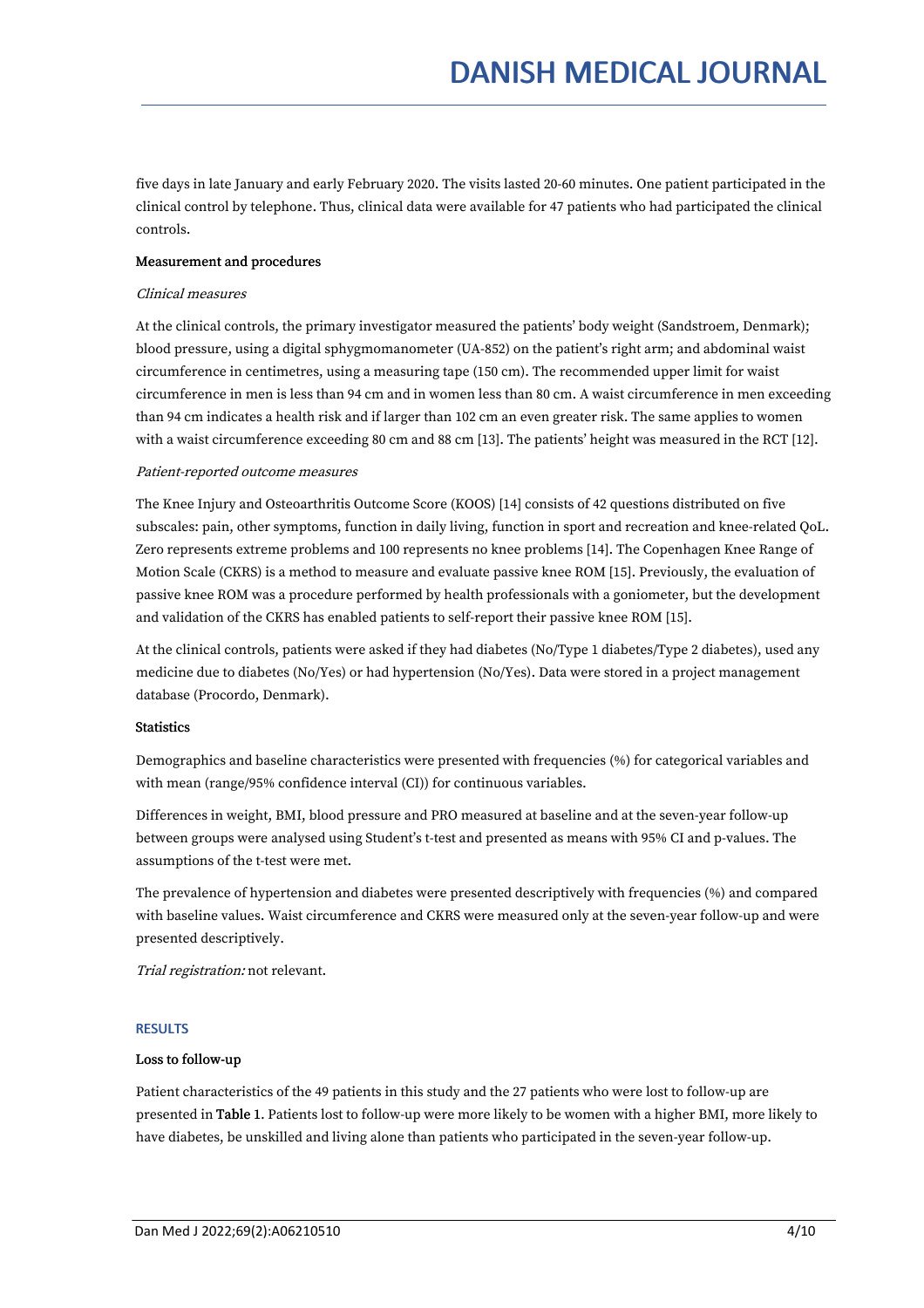TABLE 1 Patient characteristics measured before intervention for the study population and for the patients lost to follow-up.

|                                                                   | Lost to follow-up<br>$(N_1 = 27)$ | <b>Study population</b><br>$(N_s = 49)$ | Intervention<br>$(N_i = 28)$ | Control<br>$(N_c = 21)$ |  |
|-------------------------------------------------------------------|-----------------------------------|-----------------------------------------|------------------------------|-------------------------|--|
| Female, n (%)                                                     | 21(78)                            | 33(67)                                  | 18 (64)                      | 15(71)                  |  |
| Age, mean (range), yrs                                            | 63.7 (47-83)                      | 64.7 (46-85)                            | 65.2 (46-81)                 | 64.0 (46-85)            |  |
| Height, mean (95% CI), m                                          | $1.65(1.62-1.69)$                 | $1.68(1.65 - 1.70)$                     | $1.68(1.63-1.72)$            | $1.68(1.64-1.71)$       |  |
| BMI, mean (95% CI), kg/m <sup>2</sup>                             | 37.4 (35.2-39.5)                  | 34.9 (33.7-36.2)                        | 33.6 (32.0-35.2)             | 36.8 (34.8-38.9)        |  |
| Hypertension, n (%)                                               | 17 (63)                           | 28(57)                                  | 16(57)                       | 12(57)                  |  |
| Diabetes, $n$ (%)                                                 |                                   |                                         |                              |                         |  |
| Type I                                                            | 2(18)                             | 2(17)                                   | 1(14)                        | 1(20)                   |  |
| Type II                                                           | 9(82)                             | 10(83)                                  | 6(86)                        | 4(80)                   |  |
| Subtotal                                                          | 11(41)                            | 12(24)                                  | 7(25)                        | 5(24)                   |  |
| Education, n (%)                                                  |                                   |                                         |                              |                         |  |
| Unskilled worker                                                  | 13(48)                            | 18(37)                                  | 11(39)                       | 7(33)                   |  |
| Skilled worker                                                    | 11(41)                            | 25(51)                                  | 13(46)                       | 12(57)                  |  |
| Bachelor's/master's degree                                        | 3(11)                             | 6(12)                                   | 4(14)                        | 2(10)                   |  |
| Residence, $n$ (%)                                                |                                   |                                         |                              |                         |  |
| Farm/house                                                        | 16(59)                            | 36(72)                                  | 21(75)                       | 15(71)                  |  |
| Apartment                                                         | 11(41)                            | 13 (28)                                 | 7(25)                        | 6(29)                   |  |
| Living alone, $n$ (%)                                             | 13(48)                            | 9(19)                                   | 4(15)                        | 5(25)                   |  |
| Smoking, n (%)                                                    | 1(4)                              | 7(15) <sup>a</sup>                      | 5(18)                        | $2(10)^{b}$             |  |
| $Cl =$ confidence interval.<br>a) $N_e = 48$ .<br>b) $N_c = 20$ . |                                   |                                         |                              |                         |  |

### Clinical measures

The differences between the intervention group and the control group at baseline due to the preoperative weight loss intervention had disappeared at the seven-year follow-up; and body weight, BMI and blood pressure were similar in the two groups (Table 2).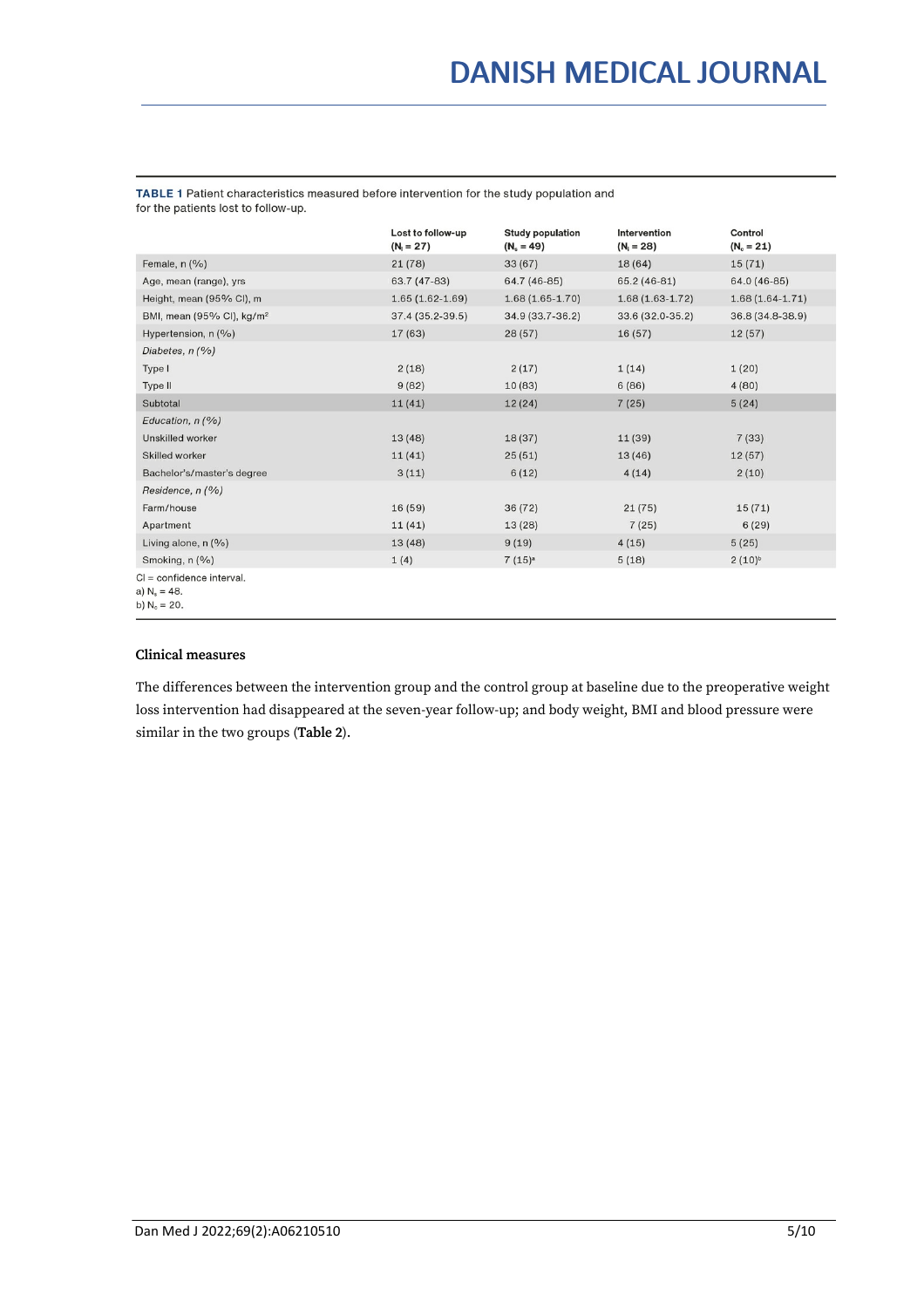TABLE 2 Presentation of clinical outcomes: weight, BMI and blood pressure, and patient-reported outcomes: KOOS in the intervention group and the control group preoperatively and at seven-year follow-up (N<sub>total</sub> = 49).

|                                                  | <b>Before TKA</b>                        |                                          | 7-yr follow-up                           |                                          | Did not remember                                 |                                                  | Difference in change                                 |                      |
|--------------------------------------------------|------------------------------------------|------------------------------------------|------------------------------------------|------------------------------------------|--------------------------------------------------|--------------------------------------------------|------------------------------------------------------|----------------------|
|                                                  | intervention<br>$(N_i = 28)$             | control<br>$(N_c = 21)$                  | intervention<br>$(N_i = 28)$             | control<br>$(N_c = 21)$                  | intervention<br>$(N_i = 28)$                     | control<br>$(N_c = 21)$                          | between groups at<br>7-yr follow-up                  | p-value <sup>a</sup> |
| <b>Primary outcomes</b>                          |                                          |                                          |                                          |                                          |                                                  |                                                  |                                                      |                      |
| Weight, mean (95% CI), kg                        | 93.6<br>$(88.8 - 98.3)$<br>$(n = 27)$    | 102.6<br>$(96.5 - 108.6)$<br>$(n = 20)$  | 104.1<br>$(97.8 - 110.4)$<br>$(n = 27)$  | 104.8<br>$(96.8 - 112.8)$<br>$(n = 20)$  | 10.5<br>$(6.8 - 14.1)$<br>SD: ±9.1<br>$(n = 27)$ | 2.2<br>$(-0.7 - 5.2)$<br>SD: ± 6.4<br>$(n = 20)$ | $-8.2$<br>$(-13.0 - 3.4)$<br>SD: ± 9.0<br>$(n = 47)$ | 0.001<br>$(n = 47)$  |
| BMI, mean (95% CI), kg/m <sup>2</sup>            | 33.5<br>$(31.9 - 35.2)$<br>$(n = 27)$    | 36.3<br>$(34.5 - 38.2)$<br>$(n = 20)$    | 37.3<br>$(34.9 - 39.8)$<br>$(n = 27)$    | 37.1<br>$(34.6 - 39.6)$<br>$(n = 20)$    | 3.8<br>$(2.4-5.2)$<br>$(n = 27)$                 | 0.8<br>$(-0.3 - 1.8)$<br>$(n = 20)$              | $-3.1$<br>$(-4.8 - 1.3)$<br>$(n = 47)$               | 0.001<br>$(n = 47)$  |
| Systolic blood pressure, mean<br>(95% CI), mmHg  | 134.4<br>$(128.1 - 140.8)$<br>$(n = 27)$ | 146.5<br>$(136.7 - 156.4)$<br>$(n = 20)$ | 147.4<br>$(137.9 - 157.0)$<br>$(n = 20)$ | 140.9<br>$(132.0 - 149.8)$<br>$(n = 20)$ | 13<br>$(1.1 - 24.9)$<br>$(n = 27)$               | $-5.6$<br>$(-15.7 - 4.5)$<br>$(n = 20)$          | $-18.6$<br>$(-34,-2.7)$<br>$(n = 47)$                | 0.022<br>$(n = 57)$  |
| Diastolic blood pressure, mean<br>(95% CI), mmHg | 80.6<br>$(76.8 - 84.4)$<br>$(n = 27)$    | 83.8<br>$(78.7 - 88.9)$<br>$(n = 20)$    | 82.1<br>$(77.8 - 86.5)$<br>$(n = 27)$    | 79.9<br>$(75.0 - 84.7)$<br>$(n = 20)$    | 1.6<br>$(-3.8-6.9)$<br>$(n = 27)$                | $-4.0$<br>$(-8.2 - 0.3)$<br>$(n = 20)$           | 5.5<br>$(-1.5 - 12.5)$<br>$(n = 47)$                 | 0.122<br>$(n = 47)$  |
| Secondary outcomes, mean<br>(95% CI)             |                                          |                                          |                                          |                                          |                                                  |                                                  |                                                      |                      |
| <b>KOOS ADL</b>                                  | 52.4<br>$(46.3 - 58.5)$<br>$(n = 28)$    | 54.0<br>$(45.3 - 62.7)$<br>$(n = 21)$    | 70.1<br>$(60.2 - 80.0)$<br>$(n = 28)$    | 77.1<br>$(66.9 - 87.3)$<br>$(n = 21)$    | 17.7<br>$(7.1 - 28.3)$<br>$(n = 28)$             | 23.1<br>$(13.1 - 33.2)$<br>$(n = 21)$            | 5.4<br>$(-9.3 - 20.1)$<br>$(n = 49)$                 | 0.449<br>$(n = 49)$  |
| <b>KOOS QOL</b>                                  | 29.5<br>$(22.8 - 36.1)$<br>$(n = 28)$    | 33.0<br>$(27.4 - 38.7)$<br>$(n = 21)$    | 59.2<br>$(48.6 - 69.7)$<br>$(n = 28)$    | 67.3<br>$(56.0 - 78.5)$<br>$(n = 21)$    | 29.7<br>$(17.7 - 41.6)$<br>$(n = 28)$            | 34.2<br>$(21.1 - 47.3)$<br>$(n = 21)$            | 4.5<br>$(-12.9 - 22.0)$<br>$(n = 49)$                | 0.599<br>$(n = 49)$  |
| <b>KOOS SYMP</b>                                 | 52.2<br>$(45.9 - 58.4)$<br>$(n = 28)$    | 55.8<br>$(46.9 - 64.7)$<br>$(n = 21)$    | 74.6<br>$(66.8 - 82.4)$<br>$(n = 28)$    | 79.6<br>$(73.5 - 85.7)$<br>$(n = 21)$    | 22.4<br>$(14.4 - 30.5)$<br>$(n = 28)$            | 23.8<br>$(14.1 - 33.5)$<br>$(n = 21)$            | 1.4<br>$(-10.9-13.6)$<br>$(n = 49)$                  | 0.824<br>$(n = 49)$  |
| <b>KOOS PAIN</b>                                 | 43.6<br>$(38.1 - 49.1)$<br>$(n = 27)$    | 50<br>$(42.5 - 57.5)$<br>$(n = 21)$      | 75.2<br>$(65.4 - 85.0)$<br>$(n = 27)$    | 81.4<br>$(72.3 - 90.4)$<br>$(n = 21)$    | 31.6<br>$(20.6 - 42.6)$<br>$(n = 27)$            | 31.4<br>$(21.3 - 41.5)$<br>$(n = 21)$            | $-0.2$<br>$(-14.8 - 14.4)$<br>$(n = 48)$             | 0.977<br>$(n = 48)$  |
| <b>KOOS SPORT</b>                                | 16.6<br>$(10.0 - 23.4)$<br>$(n = 27)$    | 11.5<br>$(6.8-17.9)$<br>$(n = 21)$       | 26.5<br>$(16.4 - .7)$<br>$(n = 21)$      | 39.9<br>$(26.1 - 53.7)$<br>$(n = 20)$    | 9.9<br>$(-2.1 - 21.9)$<br>$(n = 27)$             | 28.4<br>$(15.2 - 41.6)$<br>$(n = 20)$            | 18.5<br>$(1.2 - 35.9)$<br>$(n = 47)$                 | 0.037<br>$(n = 47)$  |

ADL = function in daily living; Cl = confidence interval; KOOS = Knee Injury and Osteoarthritis Outcome Score; PAIN = pain; QOL = knee-related quality of life; SD = standard deviation;<br>SPORT = function in sport and recreat

a) For the differences between the intervention and control group.

At the seven-year follow-up, patients in the intervention group had gained 10.5 kg (95% CI: 6.8-14.1 kg), whereas the patients in the control group had gained 2.2 kg (CI: –0.7-5.2 kg). The mean waist circumference was 123 cm for men (standard deviation (SD):  $\pm$  9.2 cm) and 115.8 cm for women (SD:  $\pm$  12.3 cm).

#### Patient-reported outcome

For both groups, all KOOS sub-scores increased from baseline to the seven-year follow-up and no differences were observed in the KOOS sub-scores between the two groups, except from KOOS SPORT where the difference between the intervention group and control group was statistically significant (Table 2). Distribution of the patients' knee ROM in their operated knee calculated by CKRS is presented in Table 3.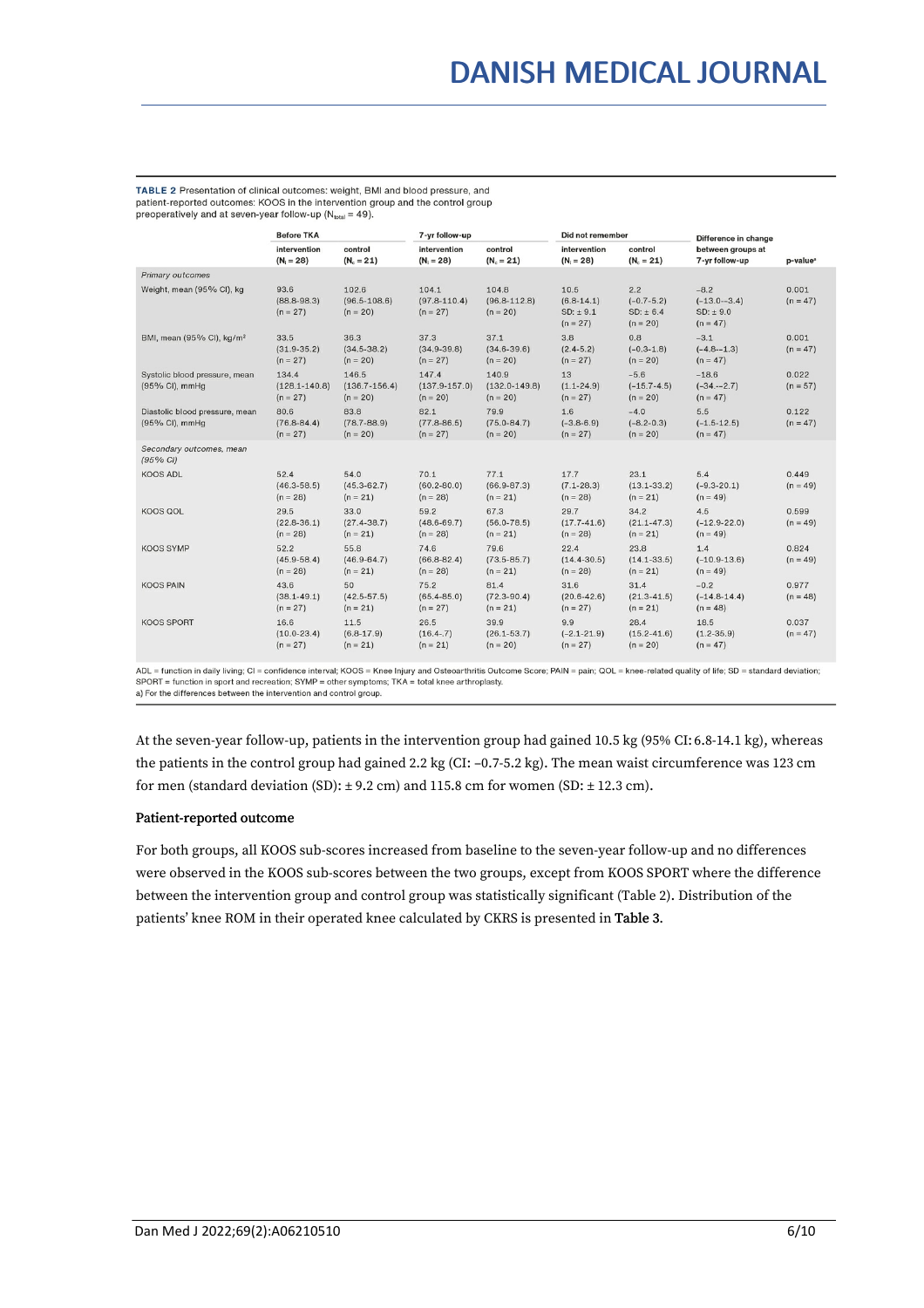TABLE 3 The distribution of the patients' knee range of motion in their operated knee seven years after total knee arthroplasty. The results are calculated by Copenhagen Knee Range of Motion Scale with frequency (%) ( $N_{total}$  = 45). Three patients could not remember, which leg they were operated in during this study (two in the intervention group and one in the control group).

|                | Surgery in right knee        |                         | <b>Surgery in left knee</b> |                        | Did not remember            |                        |
|----------------|------------------------------|-------------------------|-----------------------------|------------------------|-----------------------------|------------------------|
|                | intervention<br>$(N_i = 18)$ | control<br>$(N_c = 11)$ | intervention<br>$(N_i = 7)$ | control<br>$(N_c = 9)$ | intervention<br>$(N_i = 2)$ | control<br>$(N_c = 1)$ |
| Flexion, °     |                              |                         |                             |                        |                             |                        |
| 60             | 0                            | $\mathbf 0$             | $\mathbf{0}$                | $\mathbf{0}$           | $\mathbf{0}$                | $\pmb{0}$              |
| 75             | 1(6)                         | $\mathbf{0}$            | 0                           | $\mathbf 0$            | $\circ$                     | $\mathbf 0$            |
| 90             | 3(17)                        | 0                       | 1(14)                       | 1(11)                  | $\bf{0}$                    | 0                      |
| 105            | 3(17)                        | 2(18)                   | 2(29)                       | 2(22)                  | 1(50)                       | $\mathbf 0$            |
| 120            | 4(22)                        | 2(18)                   | 3(43)                       | 1(11)                  | 1(50)                       | 0                      |
| 135            | 7(39)                        | 7(64)                   | 1(14)                       | 5(55)                  | $\pmb{0}$                   | 1(100)                 |
| Extension, °   |                              |                         |                             |                        |                             |                        |
| $\circ$        | 0                            | $\mathbf{0}$            | $\mathbf{0}$                | $\mathbf{0}$           | $\mathbf{0}$                | $\bf{0}$               |
| 15             | 1(6)                         | $\mathbf 0$             | $\mathbf{0}$                | 1(11)                  | $\mathbf 0$                 | $\pmb{0}$              |
| 30             | 5(28)                        | 2(18)                   | 1(14)                       | 3(33)                  | 1(50)                       | $\mathbf 0$            |
| 45             | 6(33)                        | 4(36)                   | 6(86)                       | 2(22)                  | $\mathbf 0$                 | 0                      |
| Hyperextension | 6(33)                        | 5(45)                   | 0                           | 3(33)                  | 1(50)                       | 1(100)                 |
|                |                              |                         |                             |                        |                             |                        |

# **DISCUSSION**

Results from this follow-up study showed that improvements in the intervention group in body weight, BMI and blood pressure following the RCT weight loss intervention [12] had disappeared seven years later. The results thus indicate that it is difficult for the patients to maintain the weight loss over a longer period after the intervention has concluded. A meta-analysis of clinical trials on weight loss with a minimum one-year follow-up period reported a weight loss by different interventions involving reduced energy diet and/or weight management medication during the first six months; after six months, weight loss plateaued. Weight loss based on a very-low energy diet resulted in a major mean weight loss of 17.9 kg (16% of body weight) at the six-month follow-up, but this was followed by a rapid weight gain; at the 12-month follow-up, the mean weight loss was 10.9 kg (10% of the patients' body weight) and at 36 months it was 5.6 kg (5% of body weight) [16]. These results support that patients participating in a weight loss intervention slowly regain weight over time. The meta analysis also showed that patients in studies with a four-year follow-up period had maintained some of the weight loss at that time; a mean 3-6 kg (3-6% of their body weight) [16]. This may indicate a slow weight regain, but it this remains unknown due to the maximum follow-up time of four years.

The lack of a sustained weight loss in our study may be explained by a lack of support after the intervention had concluded and a lack of established new habits on the part of the patients. Understanding the patient's problems maintaining a weight loss may help inform the clinicians in their communication with patients with obesity who may wish and should be encouraged to lose weight - about the importance of strategies to maintain weight loss over a longer period of time. A study by Christensen et al. [17] showed that it is possible to maintain a weight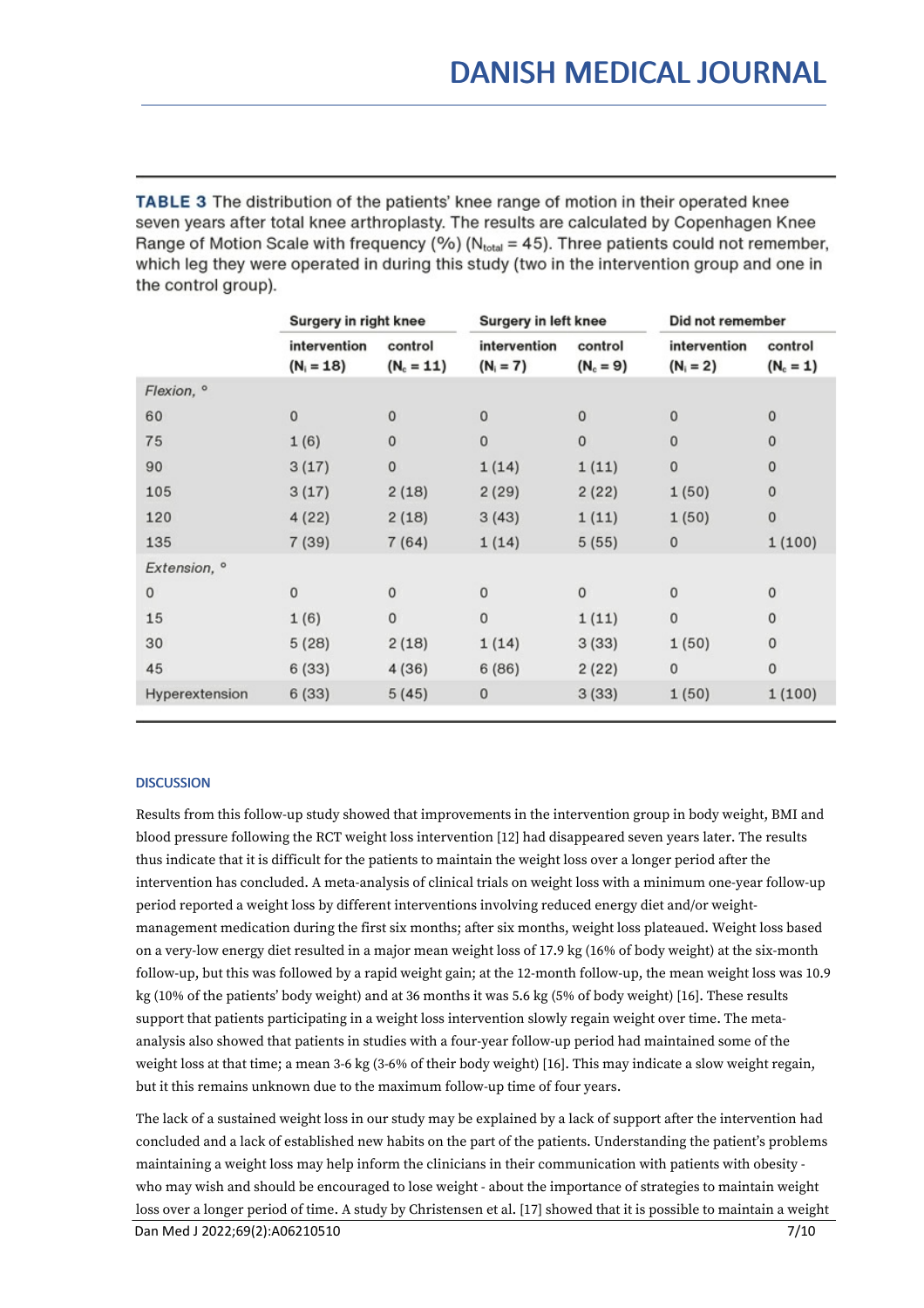loss similar to that achieved in our intervention for three years after patients had lost 10% of their body weight and maintained the weight loss at one-year follow-up. The weight loss scheme comprised a daily meal replacement or intermittent low-energy diet combined with group-based dietary and behavioural interventions lead by a dietitian [17]. In our study, the distribution of formula food in the intervention group concluded one year after surgery. However, it was possible for the patients to buy the formula food themselves.

With weight regain, waist circumference may be expected to expand, and the absence of any change in systolic blood pressure between the groups from preoperatively to the seven-year follow-up may be seen in the context of the regained weight and waist circumference in the intervention group. According to a study by Lean et al. [13], the odds for hypertension will increase with increased waist circumference [13]. Furthermore, it is well known that blood pressure increases with age because the arteries become stiffer and more resilient. Therefore, an increase in blood pressure over time would have been unavoidable. The same study showed an increase in the odds for Type 2 diabetes with an increasing waist circumference; men with a waist circumference equal to or exceeding 102 cm had 4.45 higher odds than men with a waist circumference of less than 94 cm of developing Type 2 diabetes [13]. The prevalence of Type 2 diabetes increases with age; and over the past 20 years, the number of people registered with diabetes has tripled in Denmark. The cause of this increase is probably due to an ageing population that is becoming less physically active and increasingly obese [18, 19]. The results of the aforementioned study [13] may explain why the prevalence of hypertension and Type 2 diabetes had increased from the time before operation to follow-up. In our study, none of the patients had the recommended waist circumference below 94cm for men and 80 cm for women.

PRO at the seven-year follow-up showed an overall improvement of the KOOS sub-scores within the two groups. This is in agreement with another study with seven-year follow-up after TKA [20] and a meta-analysis of cohort studies with 12-month follow-up [8]. TKA is an effective operation in the treatment of OA of the knee that for many patients entails less pain and increased mobility, and the primary study by Liljensøe et al. [12] verified this.

# Limitations

The greatest limitation of this study was the large number of patients lost to follow-up from baseline to the seven-year follow-up; 27 of 76 included patients (35%). The low number of patients in this study reduced its power and increased the risk of type-2 error. A strength of this study was the long follow-up period of seven years after TKA, illuminating how difficult it is to maintain a weight loss after a dietary intervention. This indicates a need for more support to sustain weight losses in this patient group.

# **CONCLUSIONS**

The results at the follow-up seven years after TKA showed that patients were unable to sustain their weight loss without support. The patients in the intervention group gained both the lost and some additional weight, and the majority of the patients had hypertension. At the seven-year follow-up, no differences were observed in hypertension, diabetes, PRO and knee ROM among patients who were randomised to the weight loss intervention and patients who received standard care before TKA.

The results of the present study underpin the importance of support in sustaining weight loss over a longer period in this patient group. The results also show that it is feasible and safe to implement a weight loss intervention before TKA, but the study also demonstrates the need for long-term interventions to support weight maintenance after weight loss interventions in patient with obesity before TKA.

# Ethical approval

Approval for the RCT was obtained from The Regional Committees on Health Ethics for Central Denmark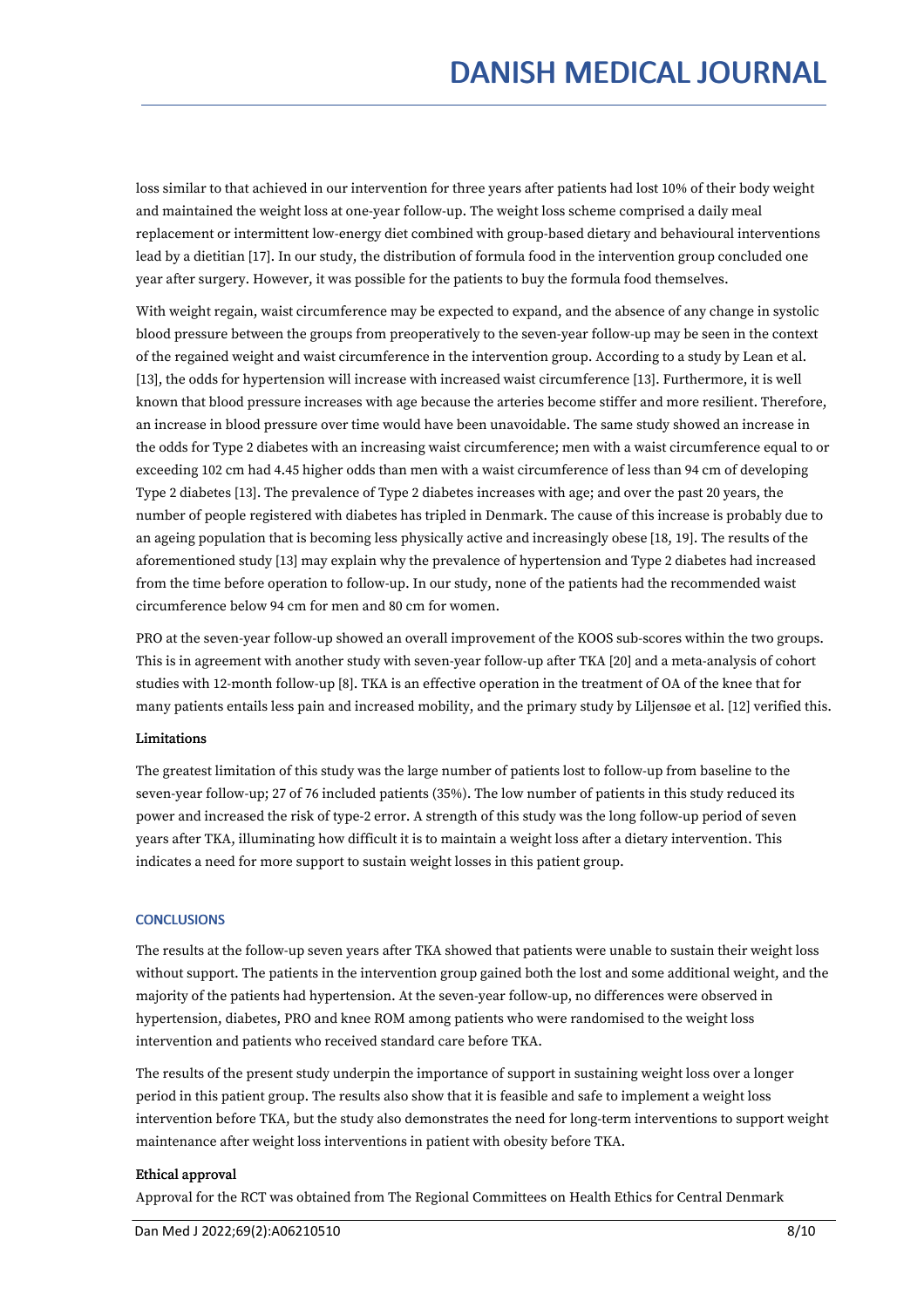(Journal number: S-201001309). The study was registered with [www.ClinicalTrials.gov](http://www.clinicaltrials.gov) (NCT01469403). Furthermore, the study was conducted in accordance with the Helsinki Declaration and good clinical practice guidelines. Finally, the study was approved by the Danish Data Protection Agency (1-16-02-27-20). The patients gave written informed consent prior to their inclusion.

Correspondence Anne Thomasen. E-mail: anne\_thomasen3@me.com

Accepted 11 November 2021

Conflicts of interest none. Disclosure forms provided by the authors are available with the article at ugeskriftet.dk/dmj

References can be found with the article at ugeskriftet.dk/dmj

Cite this as Dan Med J 2022;69(2):A06210510

#### REFERENCES

- 1. Felson DT, Anderson JJ, Naimark A et al. Obesity and knee osteoarthritis. The Framingham Study. Ann Intern Med 1988;109:18-24.
- 2. Järvenpää J, Kettunen J, Soininvaara T et al. Obesity has a negative impact on clinical outcome after total knee arthroplasty. Scand J Surg 2012;101:198-203.
- 3. Kulkarni K, Karssiens T, Kumar V et al. Obesity and osteoarthritis. Maturitas 2016;89:22-8.
- 4. Felson DT. An update on the pathogenesis and epidemiology of osteoarthritis. Radiol Clin North Am 2004;42:1-9.
- 5. Lopez-Gomez JJ, Izaola-Jauregui O, Torres-Torres B etal. Influence of a meal-replacement diet on quality of life in women with obesity and knee osteoarthritis before orthopedic surgery. Nutr Hosp 2018;35:71-7.
- 6. Hussain SM, Wang Y, Shaw JE et al. Relationship ofweight and obesity with the risk of knee and hip arthroplasty for osteoarthritis across different levels of physical performance: a prospective cohort study. Scand J Rheumatol 2019;48:64-71.
- 7. Liljensøe A, Lauersen JO, Søballe K et al. Overweight preoperatively impairs clinical outcome after knee arthroplasty. Acta Orthop 2013;84:392-7.
- 8. Pozzobon D, Ferreira PH, Blyth FM et al. Can obesity and physical activity predict outcomes of elective knee or hip surgery due to osteoarthritis? A meta-analysis of cohort studies. BMJ Open 2018;8:e017689.
- 9. Torres-Claramunt R, Hinarejos P, Leal-Blanquet J et al. Does obesity influence on the functional outcomes of a total knee arthroplasty? Obes Surg 2016;26:2989-94.
- 10. Amin AK, Patton JT,Cook RE et al. Does obesity influence the clinical outcome at five years following total knee replacement for osteoarthritis? J Bone Joint Surg Br 2006;88:335-40.
- 11. Nunez M, Lozano L, Nunez E et al. Good quality of life in severely obese total knee replacement patients: a case-control study. Obes Surg 2011;21:1203-8.
- 12. Liljensøe A, Laursen JO, Bliddal H et al. Weight loss intervention before total knee replacement: a 12-month randomized controlled trial. Scand J Surg 2019:1457496919883812.
- 13. Lean M,Han T, Seidell J. Impairment of health and quality of life in people with large waist circumference. Lancet 1998;351:853-6.
- 14. Roos EM, Lohmander LS. The Knee Injury and Osteoarthritis Outcome Score (KOOS): from joint injury to osteoarthritis. Health Qual Life Outcomes 2003;1:64.
- 15. Mørup-Petersen A, Holm PM, Holm CE etal. Knee osteoarthritis patients can provide useful estimates of passive knee range of motion: development and validation of the Copenhagen Knee ROM Scale. J Arthroplasty 2018;33:2875-83.e3.
- 16. Franz MJ, Vanwormer JJ, Crain AL et al. Weight-loss outcomes: a systematic review and meta-analysis of weight-loss clinical trials with a minimum 1-year follow-up. J Am Diet Assoc 2007;107:1755-67.
- 17. Christensen P, Henriksen M,Bartels EM et al. Long-term weight-loss maintenance in obese patients with knee osteoarthritis: a randomized trial. Am J Clin Nutr 2017;106:755-63.